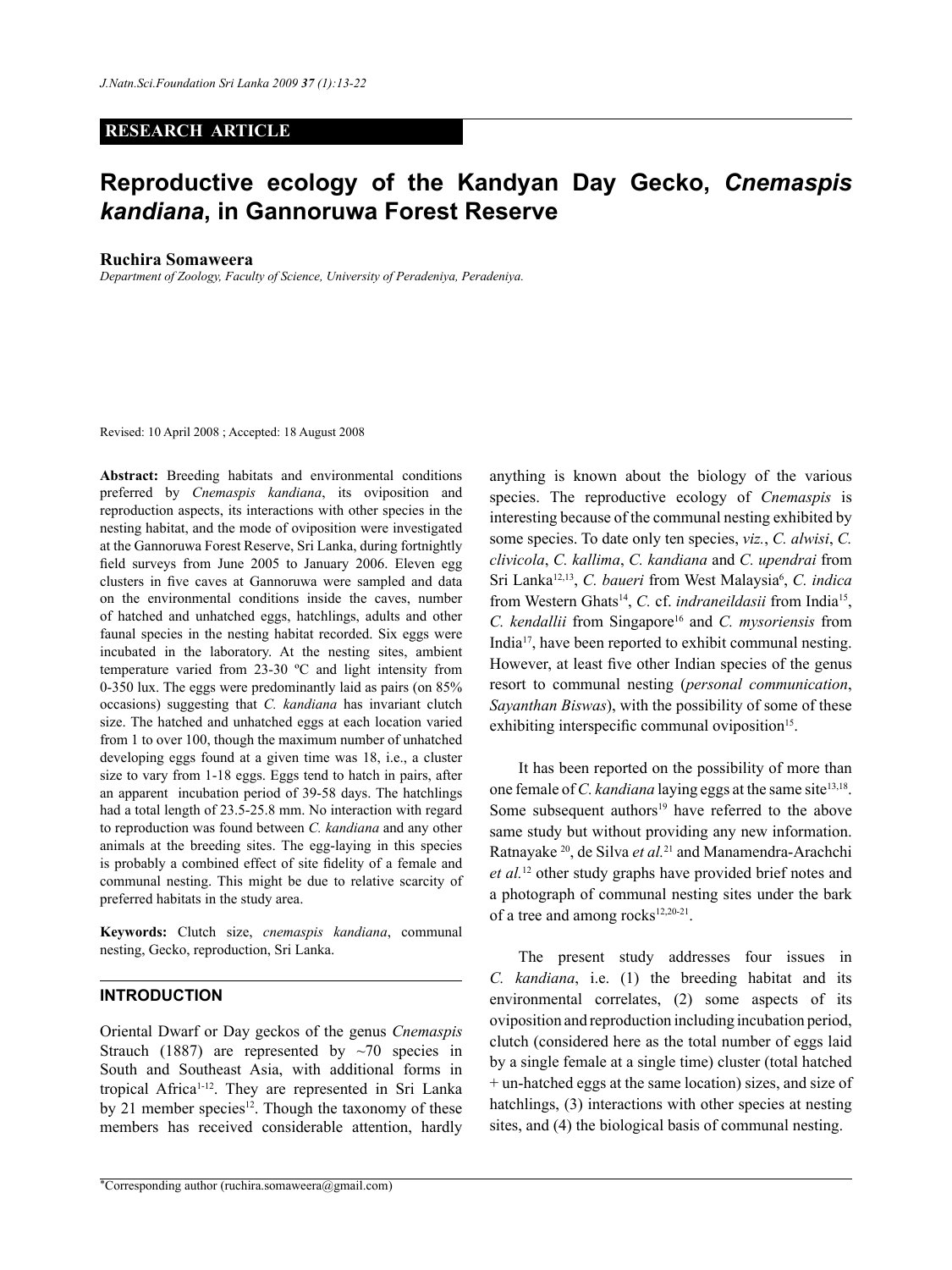# **METHODS AND MATERIALS**

*Study species*: Originally described as *Gymnodactylus kandianus*, the species *C. kandiana* has served as a catchall species in the region. Until recently, *C. kandiana* was considered to be a widespread species in Asia. Some authors described *C. kandiana* as widespread in southern India, Sri Lanka and ranging from the Andaman Islands to Indonesia<sup>22</sup>. However, based on recent studies, it is considered that *C. kandiana sensu stricto* is restricted to the mid-central hills of Sri Lanka, specifically the moist forests of the Central Province between 400-700 m.s.l., with rainfall of  $\geq 2,500$  mm per year<sup>12</sup>. Furthermore, *C. andersonii*, *C. malabarica* and *C. wicksii* previously synonymized are now considered as valid species<sup>12</sup>.

*Study site*: The site of the study was the Gannoruwa Forest Reserve [GFR] (7º 17' N, 80º 36' E) in Kandy District of the Central Province. The mean annual temperature is 24.1 ºC with lowest temperatures in January and highest in April. Mean annual rainfall is 2131 mm, derived from both the north-east and south-west monsoons $23$ . The area belongs to the Kandy-Upper Mahaweli floristic zone<sup>24</sup> and Intermediate Wet Evergreen Forest ecotone<sup>23</sup>. The GFR contains several medium-sized and numerous small-sized talus (boulder) caves, i.e. found at the base of a cliff or slope and usually the result of a rock-slide type action, and crevice caves, i.e. found where a cliff face has pulled away from the stable rock face, creating a crack or crevice. Five study caves were selected, four near the Dankella entrance and the other above the Bulawaththa entrance, based on the presence of egg clusters, nature and size of the cave, surrounding vegetation and ease of access.

## *Field sampling*:

a) the caves: The study included 14 consecutive sampling sessions conducted between 18 June 2005 and 29 January 2006. The GFR was visited fortnightly during each month except in June 2005 when only a single visit was made. A typical sampling session lasted from *ca* 0700-1400 h. The order of visiting the caves was rotated during subsequent visits to reduce the bias of time of sampling. During the initial visit for detailed sampling, the following information was recorded for each cave. 1) GPS location (Using a *e*Trex Venture GPS), 2) maximum height and width of the cave entrance, and maximum depth of the cave (using an Freemans 5) m flexiruler), 3) geographical orientation of the opening (using an Silva® Sweden Type 4 compass), 4) ground substrate, and 5) surrounding vegetation. Temperature (in  ${}^0C$  using a field thermometer) at mid-depth of each cave was recorded during all subsequent visits, but light intensity

(in lux using a Lutron LX 101 Lux meter) at mid-depth of the caves was recorded only during a single visit. At least a single night visit was made to each cave. Additionally, random searches for geckos were done on tree trunks, buttresses, among leaflitter, under stones and logs at the GFR, Udawattakele in Kandy and lower Hantana at Peradeniya.

b) eggs: Representative clusters were selected for observation in all the caves and the number of eggs  $(unhatched + hatched)$  in those clusters were counted, numbered with a 2B lead pencil and photographed using an Olympus C740 digital camera. Representative eggs from different clusters were measured using Mitutoyo digital Vernier callipers (to the nearest 0.05 mm). Depending on the rate of oviposition (frequency of addition of new eggs), rate of hatching (considering incubation time, synchrony and asynchrony of hatching) and maximum number of unhatched eggs present at a given time (considering the cluster and clutch sizes), it was determined whether the particular cluster represented a communal nesting site or a non-communal nesting site within the study period.

c) adults: Whenever possible adults were caught manually, sexed, measured as above and marked using a technique similar to that used by Werner & Chou <sup>16</sup>, where a  $\sim$ 5x5 mm piece of 3M Scotchlite 8830® silver marking film with a serial number written on it using a black fine felt pen was pasted on the dorsal side between the hind limbs. The marked animals were released where they had been caught and the markings were clearly reflected and were visible when a light beam from a head-torch was directed. Some individuals were photographed *in situ*. No geckos were killed or harmed in this study.

d) other animals in the caves: Presence of other vertebrates and invertebrates inside the caves was recorded and observations (such as feeding) were made to investigate whether there were any interactions between them and *C. kandiana*. Three adult individuals of the endemic mollusk *Ratnadvipia irradians* (which was very common inside the caves) collected from caves 1, 3 and 4, were kept in captivity in separate jars for a week and they were offered broken parts of egg shells collected from the caves to observe whether they fed on them.

#### Ex-situ studies:

Two eggs from each of three representative egg clusters found in three caves were incubated under artificial conditions. The two eggs collected on 12 June 2005 (during the reconnaissance survey) from cluster 1 of cave 2 had not been present in the site on 11 June 2005, showing that they were laid between the two sampling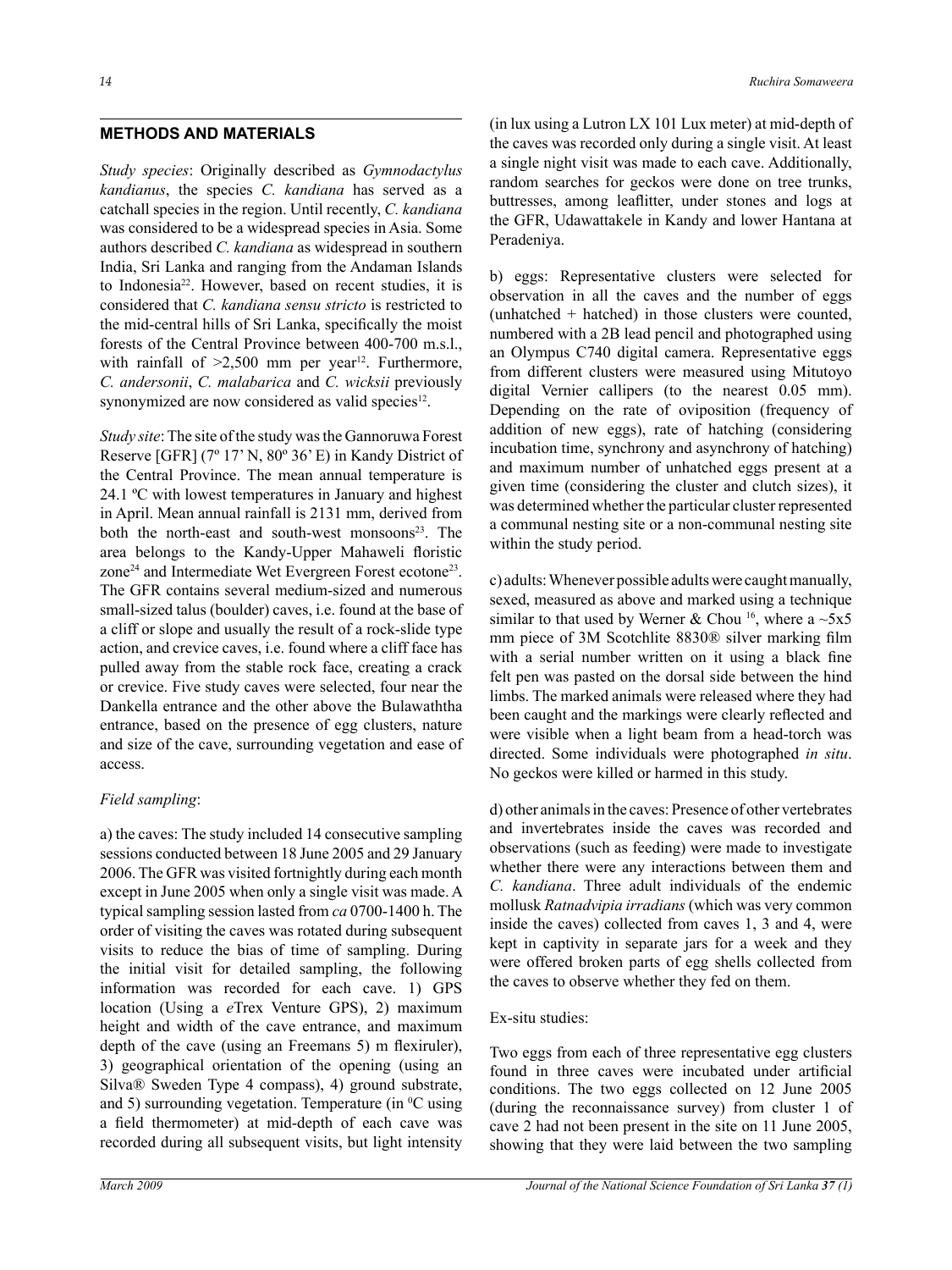sessions. Eggs from different caves were placed on tissue paper in separate glass jars with the mouth covered by a fine mesh. The bottles were placed in a shady place inside a room with an ambient temperature varying between 24±2 ºC. The length of the eggs was measured, and changes in colour recorded at 2 d intervals. The hatchlings were measured for snout-vent length (SVL) and tail length (TL), photographed and released after one day of hatching, into the same cave from where the eggs had been collected. They were not sexed as it was difficult to accurately sex hatchlings without dissection.

# **Results**

### **a. The caves:**

The five caves sampled had entrances with dimensions of 102-260 cm (height), 208-780 cm (width) and 193- 572 cm (depth). All caves had boulders and a thin layer of soil on the ground. Being caves with large entrances (cave mouths), caves 1, 2 and 4 had no permanently dark area while caves 3 and 5 had permanently dark interiors. Cave 1, located in the border of the reserve, was frequently used by villagers to store firewood and there were signs of temporary fires inside the cave. A drip ledge was observed in the cave indicating its use in ancient times.

# **b. Environmental conditions:**

Within the study period the ambient temperature varied between 26 30 ºC during the day (0700-1900 h) and between 23 25 ºC during the night. Light intensity varied



Figure 1: Fluctuations in the total number of eggs, hatchlings and adults recorded inside caves during sampling sessions which included all caves

from 20-350 lux during the day. Light showers were noted in the area during July, August, December in the year in 2005 and in January 2006.

#### **c. Eggs, hatchlings and adults:**

On six occasions, adults were observed near or on the clusters but egg laying was not observed. The number of developing eggs was high during October and November (Figure 1). New eggs were observed on 39 occasions during the study period, of which on five occasions (13%) they were laid separately as singles; on 33 occasions (85%) as pairs and on a single occasion (2%) as a group of three eggs (Figure 2). Newly laid eggs had a diameter of 5.50±0.05 mm. They were bright, clear white in colour, and almost round in shape with a slightly flattened side attached to the substrate. Of the 11 clusters, except for two, that were laid on flat surfaces of the cave wall, the others were placed in depressions or furrows in the cave wall which were facing away from the cave mouth (Figure 3). Thus, no direct sunlight fell on those even though sunlight reached the walls inside some caves. The exceptions were Cluster 2 of Cave 3 and Cluster 2 of Cave 2, which were also the largest clusters, and were on a flat surface of the wall beyond the reach of direct sunlight. There was an observable reduction in new eggs during rainy months. The minimum distance between two clusters in a cave was 55 cm. Cluster 1 in Cave 2 was destroyed between 19 August 2005 and 11 September 2005 due to breaking off of a part of the



**Figure 2:** The only apparent triplet of eggs recorded during the study



**Figure 3:** Typical egg deposition pattern facing the inside of the cave (An adult gecko is also visible in the right lower corner)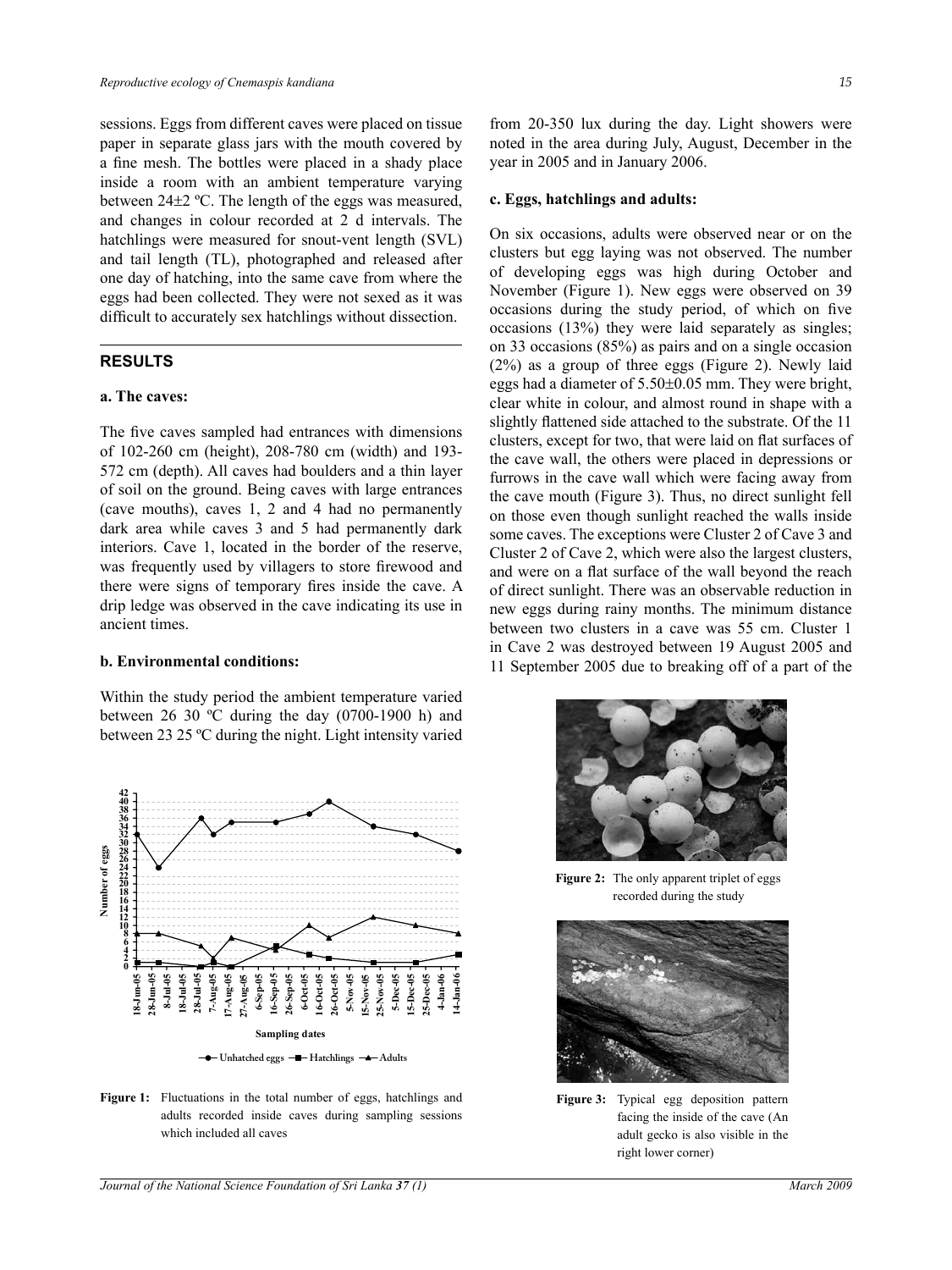

**Figure 4:** Fluctuations of the number of eggs in the clusters at the five caves at the GFR

wall of the cave [Figure 4b]. Cluster 2 of Cave 3 may have been abandoned, as no egg laying was observed at the site (Figure 4c). This site was selected for the study because freshly-hatched shells were initially present. The number of unhatched eggs (both developing and old unviable eggs) can be estimated only approximately, as fragmental remains of more recently deposited eggs were found on and among older ones that can result in counts being underestimated. The cluster size (hatched + un-hatched eggs in the same location) varied from one to over 100. But the maximum number of unhatched eggs found at a given time in a cluster was 18 (Figures 4b & 5). No detectable colour changes were observed among the eggs in this cluster; hence it was presumed that it belonged to a single egg-laying cycle.

Both under *in situ* and laboratory conditions in general, eggs of *C. kandiana* laid as pairs hatch almost

simultaneously. Under *in situ* conditions, eggs had an incubation period of approximately two months. Under laboratory conditions, the incubation period varied between an apparent minimum of 39 days and maximum of 58 days at 24.0±2 ºC (Table 1). Also, darkening of the eggs was observed about 6-10 days prior to hatching.

The size of the hatchlings (Figure 6) varied in the range SVL: 11.90±0.40 mm, TL: 12.75±0.75 mm (total length: 24.65±1.15 mm) and they were active soon after birth. Hatchlings or very young juveniles were observed only on 15 occasions. The observed numbers were comparatively high in September 2005 (Figure 1).

Adults were observed on 46 occasions and they were more frequently seen during early mornings (before 0900 h) and late evenings (after 1700 h). No clear temporal change in the abundance of adults was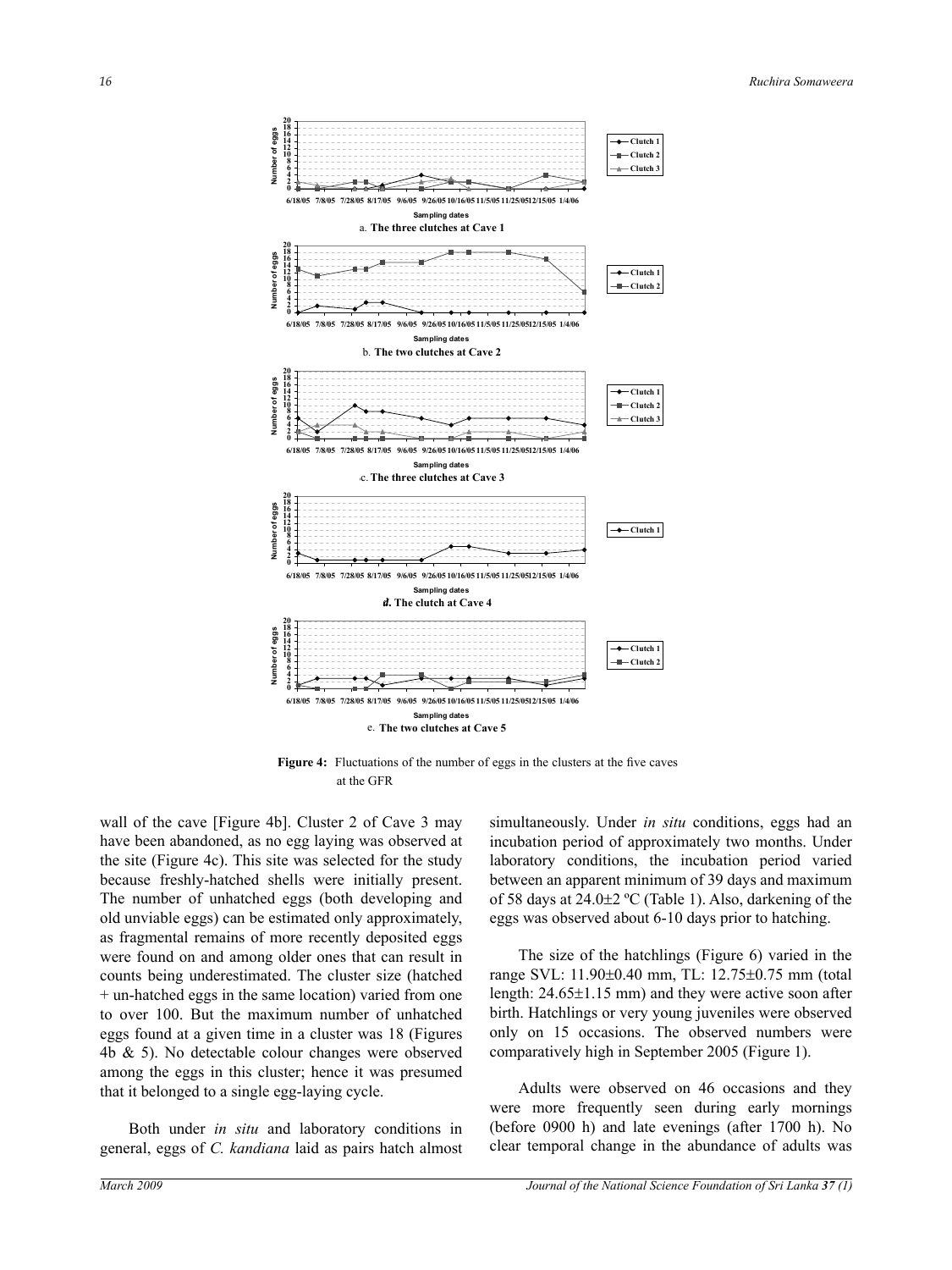observed between months. No inter-cave movements were recorded from the marked individuals. Of the 18 individuals caught from inside caves, 11 were females. The measurements of the females were as follows - SVL: 33.95±3.20 mm, TL: 35.25±4.55 mm (total length: 69.00±7.90 mm). Except for enlarged abdomens, females did not display any clear external morphological signs before breeding (i.e. presence of enlarged endolymphatic glands or calcium carbonate deposits in region of head and neck).

|                    | (ambient temperature at $24 \pm 2$ °C) |                |                |               | Table 1: Incubation period of eggs of Cnemaspis kandiana collected from the Gannoruwa Forest Reserve and incubated under artificial conditions  |                        |
|--------------------|----------------------------------------|----------------|----------------|---------------|-------------------------------------------------------------------------------------------------------------------------------------------------|------------------------|
| Location and       | Original status                        | Date of        | Date of        | Incubation    | Max. no. of days the eggs could                                                                                                                 | Incubation time (days) |
| cluster            | of eggs                                | collection     | hatching       | period in lab | have been present*                                                                                                                              |                        |
| Cave 2 / Cluster 1 | pair                                   | 12-06-05       | $31 - 07 - 05$ |               | $49 + 01$ (from 11 June 05) = 50                                                                                                                | $49 - 50$              |
| Cave 3 / Cluster 1 | pair                                   | $02 - 07 - 05$ | 11-08-05       |               | $40 + 14$ (from 2 July 05) = 54                                                                                                                 | 40 – 54                |
| Cave 1 / Cluster 2 | individual egg                         | $02 - 07 - 05$ | 15-08-05       |               | $39 + 14$ (from 2 July 05) = 53                                                                                                                 | $39 - 53$              |
| Cave 1 / Cluster 2 | individual egg                         | $02 - 07 - 05$ | 22-08-05       |               | $44 + 14$ (from 2 July 05) = 58                                                                                                                 | 44 – 58                |
|                    |                                        |                |                |               | * Number of days in the lab + number of days between the collection date and previous sampling date, during which the eggs could have been laid |                        |

#### **d. Other faunal groups found at the breeding sites**

Several species of invertebrates were observed on or very close to the egg clusters inside the caves. The recorded mollusks included *Ratnadvipia irradians* (13 occasions), *Beddomea albizonata* (four occasions), a *Cyclophorus* sp. and *Laevicaulis altae* on one occasion each. The arthropods observed included black ants, *Technomyrmex albipes* (in three sites), two adult cockroaches, several millipedes and an orthopteran. Several spiders and pseudoscorpions were observed in close proximity to the egg clusters. Of these organisms, ants, cockroaches and the orthopteran were observed to be feeding on the shell membrane of newly hatched eggs. No other gecko species were encountered inside studied caves. *Cnemaspis scalpensis, Geckoella triedra, Cyrtodactylus fraenatus* and *Hemidactylus depressus* were found in adjoining large trees, among leaflitter and among other boulders in the vicinity. During the night survey on 24 Dec 2005, a large Wolf snake (*Lycodon aulicus*) was found inside Cave 5.



**Figure 5:** Cluster 1 of Cave 3 on 19 Aug 2005 – a probable communalnesting cluster



**Figure 6:** A hatchling incubated in captivity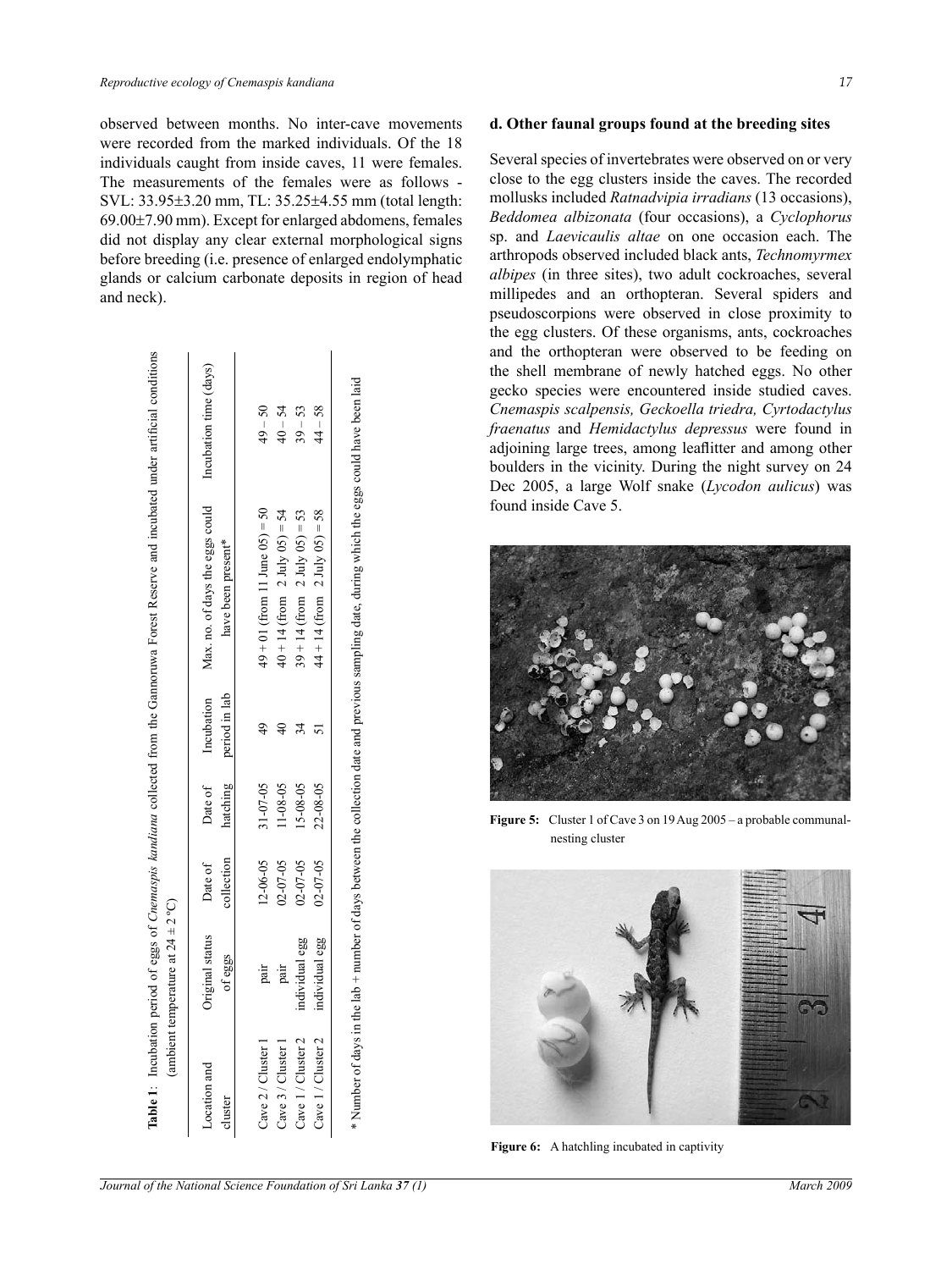



17 September 2005 09 October 2005









20 November 2005 29 January 2006 (note that some eggs are by termite mounds) covered by termite mounds)

**Figure 7**: Egg addition pattern of Cluster 2 of Cave 1 – a probable non-communal nesting cluster (note the addition of eggs in pairs.)

## **Discussion**

## **Habitat selection**

At the GFR, *C. kandiana* showed a clear preference for nesting within caves and in habitats such as beneath the stones, logs etc. in close proximity to caves or boulders. In the Udawattakele Sanctuary, where rocky habitats are few, *C. kandiana* was observed to live predominantly on large trees, in either tree holes or under the bark, whereas in lower Hantana Forest, geckos were found to be more common in rocky habitats (*personal observation*). Therefore, it appears that although the species is able to live in several microhabitats, they select rocky habitats over others, whenever available. This behaviour has also been independently recorded in other work<sup>12,21</sup>.

32 terrestrial predators by being less accessible. The dark Nesting in caves, especially on high walls and the roof, probably offers the following advantages. Nesting high above the ground probably protects the eggs from interior of caves makes the eggs as well as the adults less visible to predators and offers protection from environmental hazards. Caves also provide protection from heavy rains. In addition to caves, communal nests of other geckos have been recorded from termite hills<sup>25</sup>, decayed bark, piles of coconut husks, in the soil, cavities of trees, rock piles<sup>26</sup>, under and within logs<sup>26,27</sup>, near small streams<sup>28</sup>, under bridges and in crevices on walls (*personal observation*).

Reproduction in lizards is affected by environmental factors such as ambient temperature<sup>29</sup>, precipitation<sup>30</sup>, and photoperiod<sup>31</sup>. The results showed that there is a wide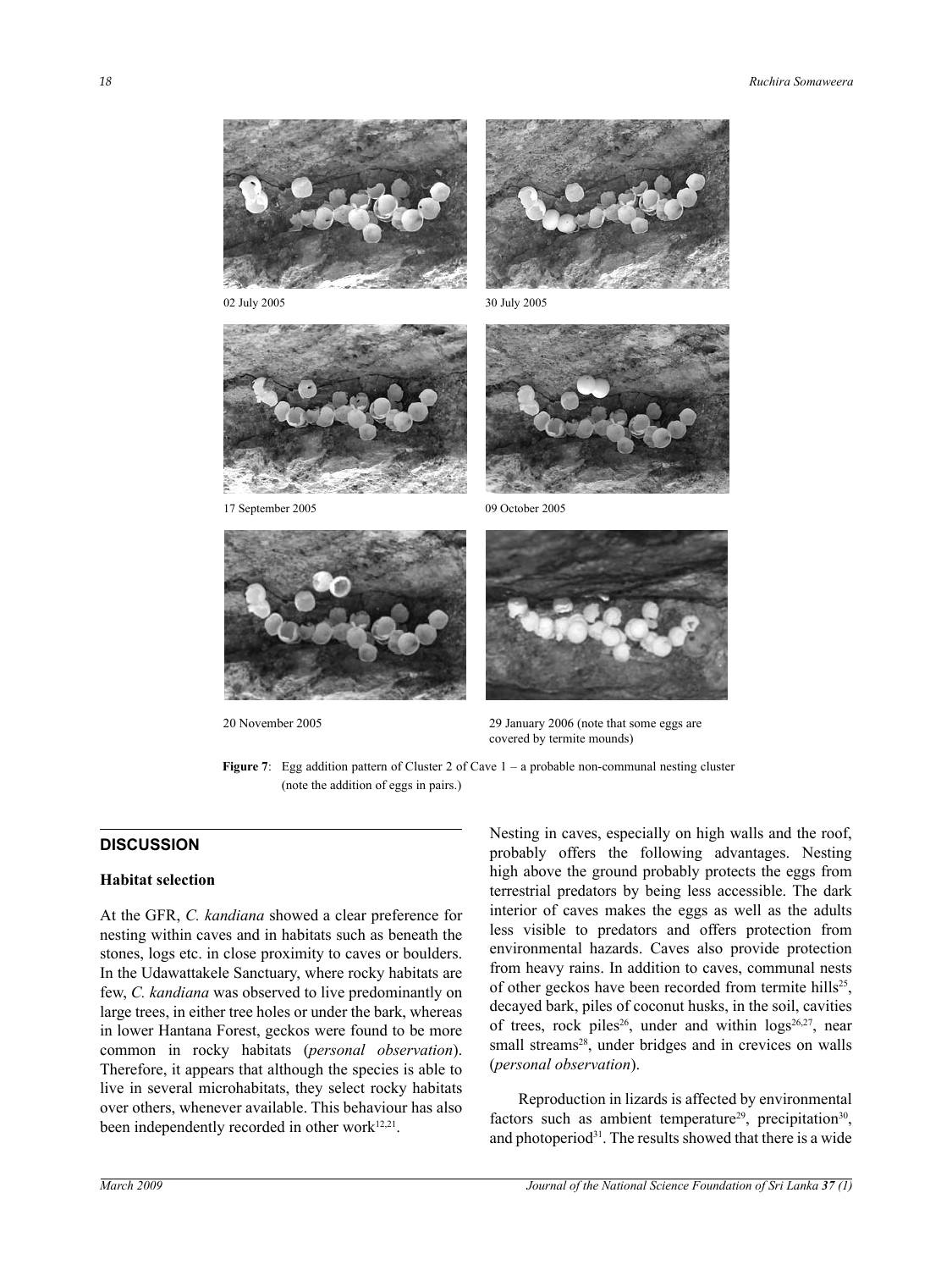variation in both ambient temperature and light intensity in their habitats, ranging from 23-30 ºC and 00-350 lux, respectively. Relative humidity (RH) was not measured due to lack of suitable equipment.

## **Activity periods**

Reptiles exhibit discrete daily and seasonal activity periods. Due to the poikilothermic nature of reptiles, environmental temperature is an important determinant of the activity periods. Within the constraints imposed by the physical environment, biological factors such as food availability, predator avoidance and competition influence their periods of activity. Endogenous factors such as reproductive cycles also play a critical role in governing the periods of activity of reptiles.

#### **Breeding season**

Deraniyagala<sup>13</sup> reports securing eggs in August, September and November. According to the results of the present study, *C. kandiana* probably does not show a particular breeding season as eggs were observed throughout the study period, which lasted approximately eight months, suggesting that they most likely breed throughout the year. Since there are no records of sperm retention in this species (or genus) the reduction in the number of eggs during and soon after rainy months may be due to the disruption of mating behaviour during rainy months. The eggs of this species are found more frequently during the drier months, when the humidity is low, which reduces the decomposition action of fungi that may destroy the eggs. The activity of predators is also perhaps less intense during dry seasons.

## **Egg clusters**

The emergence of hatchlings in pairs suggests that female *C. kandiana* lays two eggs at a time. *C. kandiana* could be considered as a species with relatively invariant clutch size (i.e. two) because 85% of the eggs were laid in pairs. The exceptions were separate singles (13%) and a (probable) single triplet (2%). But even in the triplet, it seems that two eggs were laid first and the third attached subsequently, either by the same female or a different one. The ~50 gravid *Cnemaspis* females observed elsewhere had only two eggs each (*personal observation*). Because females with invariant clutch sizes are unable to increase offspring number, even when sufficient space and energy are available, they may compensate by laying larger eggs or increasing reproductive frequency<sup>38</sup>.

The periodicity of hatching of eggs within clusters suggests that on average females in this population lay clutches of eggs every 1-2 months. They tend to return to the same site for successive ovipositions. Some pairs of eggs hatch out of synchrony and has probably resulted from true communal nesting, where several females have used a common site. The highest number of unhatched eggs observed at a given cluster was 18. This shows that the cluster size varied between 1-18 eggs in the study area. Large clusters with over 100 either hatched or unhatched eggs have been recorded from the Knuckles Range $^{21}$ .

### **Incubation time**

The incubation time was observed to vary between a probable minimum of 39 days and a probable maximum of 58 days under an average ambient temperature of 24  $\pm$  2 °C. Biswas<sup>17</sup> reported the incubation time to be 49-53 days for *C. mysoriensis*, a similar species of gecko from India.

#### **Sex ratio**

The sex ratio of the hatchlings is not known as it was difficult to determine sex in hatchlings without dissecting them, as neither hemipenial bulges nor pores were clearly visible externally.

## **Sex determination**

Both Genetic Sex Determination (GSD) and Environmental Sex Determination (ESD) can take place in Gekkonidae<sup>39</sup>. The temperature-sensitive period of irreversible sex determination of geckos lies between embryonic stages 32-37 40, which is similar to that in turtles and alligators. Since species of *Cnemaspis* do not bury their eggs, it is very unlikely that ESD occurs, as it may be difficult for them to maintain conditions associated with ESD (i.e. different incubation temperatures due to deposition in different strata). Studies are necessary to confirm the method of sex determination in these geckos.

#### **Interaction with other fauna**

The observations suggest that an array of insects, including ants, orthopterans, and cockroaches, feed on the shell membranes of the newly hatched eggs. On the other hand, these invertebrates are probably the major food source for adult geckos and the hatchlings. No animals were observed preying or feeding on either hatchlings or adults of *C. kandiana*. However, the Wolf snake (*Lycodon aulicus*) found inside a cave may have been foraging for geckos. Wolf snakes are nocturnal, terrestrial species with arboreal tendencies and their diet comprises mainly geckos. Two species of wolf snakes, i.e., *L. aulicus* and *L. striatus* were recorded from the GFR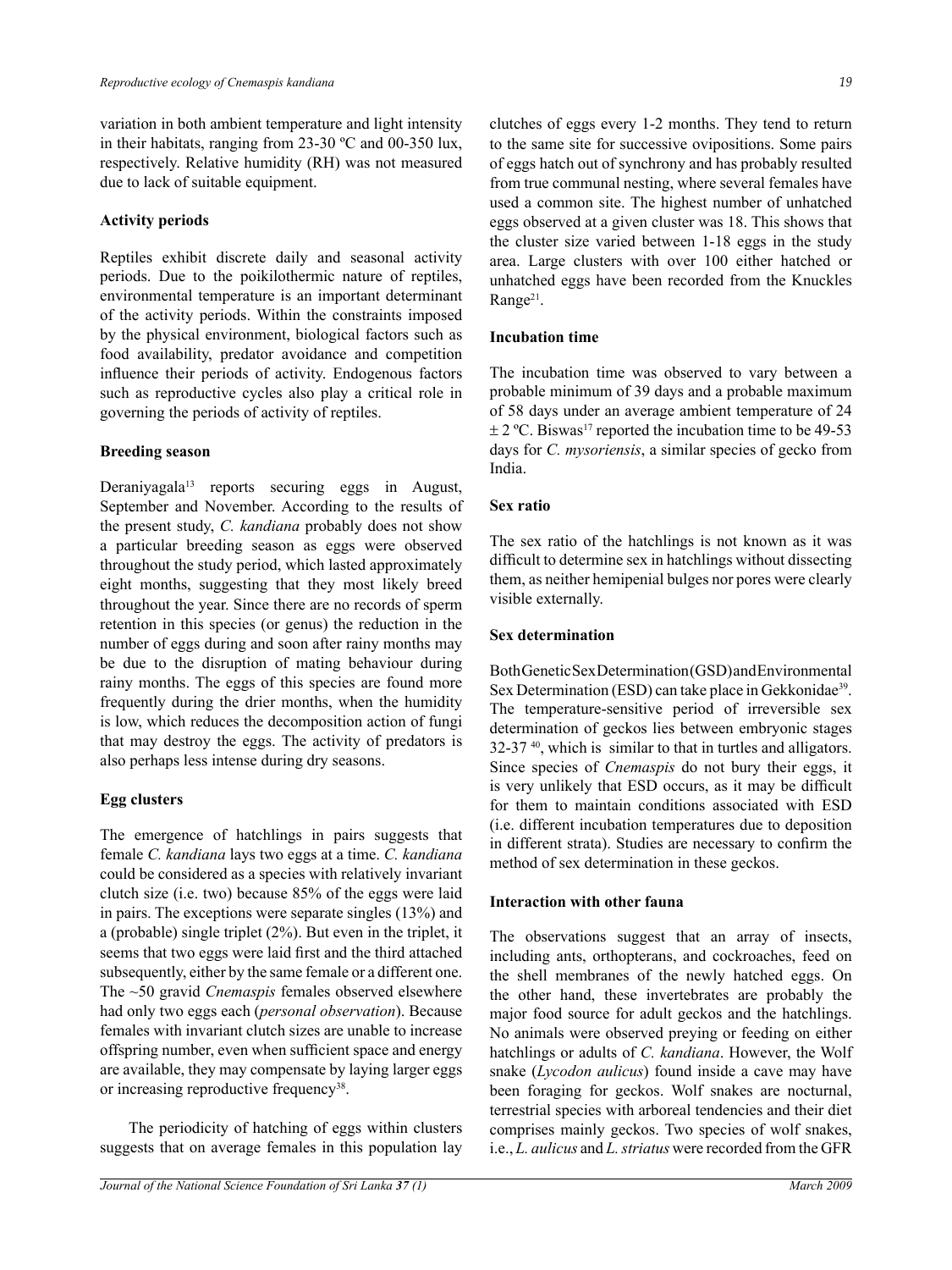during the study period and *L. aulicus* was observed to enter caves, probably in search of food. Additionally, Cat snakes (*Boiga* spp.) and Green whip snakes (*Ahaetulla nasuta*), all of which are arboreal, are also common at the GFR. These snakes are also known to feed on geckos (*personal observation*). These observations suggest that predator avoidance can also be a reason for these geckos to nest high up in caves, rather than at ground level in the forest or in trees, where predators have better access.

Although the snail *R. irradians* was suspected to feed on the egg shells of geckos to support their calcium requirement, they did not feed on shells under laboratory conditions, even when no other food was supplied. But *Pomacea* spp. scraping the shells of other individuals of the same species have been observed (*personal communication, K.B. Ranawana*). However, to build up the shell, snails do have a need for large quantities of calcium in their diet. Some keepers of 'pet' snails are known to feed them with cuttlefish bone and/or eggshells (*personal communication, John Rudge*). Later it was investigated whether the geckos feed on the broken shells of dead snails for their calcium requirement. But no firm evidence could be obtained in this regard, either. Thus, depending on the observations, it appears that *C. kandiana* and *R. irradians* have no strong, close interaction at the sites, though they share the same habitat.

#### **True communal nesting**

Communal oviposition is the non-incidental deposition of eggs at a shared nest cavity by two or more conspecifics or by members of different genera<sup>41,42</sup>. This oviposition strategy is different from colonial nesting, which is more commonly associated with avian taxa as a cosmopolitan nesting strategy, in which eggs are deposited adjacent to one another at the same general site, but not in the same nest cavity<sup>26,41</sup>. The latter strategy is also shown by certain invertebrate taxa and marine turtles. The first stages of development of parental care in reptiles are represented by merely the choice of optimal egg laying site by females. Conglomeration of individuals and accompanied communal clusters seem to have a number of advantages which are considered usually as functions of a colonial mode of life. It should be associated with several factors such as anti-predatory strategy and synchronization of reproduction<sup>43</sup>. Choice of site for egg incubation may be directly related to habitat and shelter selection that is significant for the survival of the species, especially in small reptiles like geckos, which have no active anti-predatory mechanisms and are limited to using passive defense systems. However, under certain circumstances, communal nesting may select negatively as hatchlings emerging from the same site will compete for common resources.

The potential factors that may influence the communal nesting behaviour in reptiles include (1) constraints (relative scarcity of suitable sites leading species to a multiple use of those available, competition for nesting sites, need of particular microhabitat characteristics) or (2) adaptations (protection from predators, reproductive synchrony, inbreeding avoidance through temperature dependent sex determination, direct fitness benefits)26, 28, 43-45. High sociality can also be a reason for very strong communal egg-laying behaviour, such as in *Calodactylodes illingworthorum* (*personal communication, Sayanthan Biswas*).

Among lizards, communal nesting has been registered for a number of lizard species of the genus *Anolis*26, some teiids like *Kentropyx calcarata*28, some gymnophtalmids like *Neusticurus ecpleopus*28 and for several species of geckos. Some gekkonids even display multi-species communal nesting<sup>46</sup>. Communal nests of some teiids, i.e. *K. calcarata*, may contain more than 800 eggs and the gecko *Gonatodes humeralis* can oviposit more than 50 eggs in single communal nesting cycle44. In Sri Lanka, other than for *Cnemaspis* species, *C.illingworthorum* is well-known to conduct communal nesting<sup>13,19,47,48</sup>. Additionally, Deraniyagala<sup>13</sup> recorded communal nesting areas of the *Hemidactylus maculatus hunae* from Panamure. *Hemidactylus platyurus* and the pathenogenetic *Lepidodactylus lugubris* sometimes lay eggs communally19. Apparent communal oviposition was also observed in *Hemidactylus frenatus* (*unpublished data*, *Somaweera & Somaweera*).

# **Actual egg-laying strategy**

Based on the cluster sizes, assumed egg-laying frequency in females, incubation time and length of breeding season in the studied populations, the communal egg-laying in this species can be considered as a combined effect of site fidelity of an individual female and the actual communal nesting behaviour of the conspecifics. Depending on the rate of addition of eggs to the clusters and the total number of unhatched eggs present at a given time, it can be assumed that only Cluster 3 of Cave 1; Cluster 2 of Cave 2; Cluster 1 of Cave 3 (Figure 5); Cluster 2 of Cave 3; Cluster 1 of Cave 4 and Cluster 2 of Cave 5 were used as true communal nesting sites during the study period. The other sites were probably used by a single female for her multiple clutches, as the number of eggs present at a given time did not exceed four, and eggs were added as pairs with a gap of approximately one month (as in Cluster 2 in Cave 1 – Figure 7).

The present data suggest that communal nesting in *C. kandiana* may be due to relative scarcity of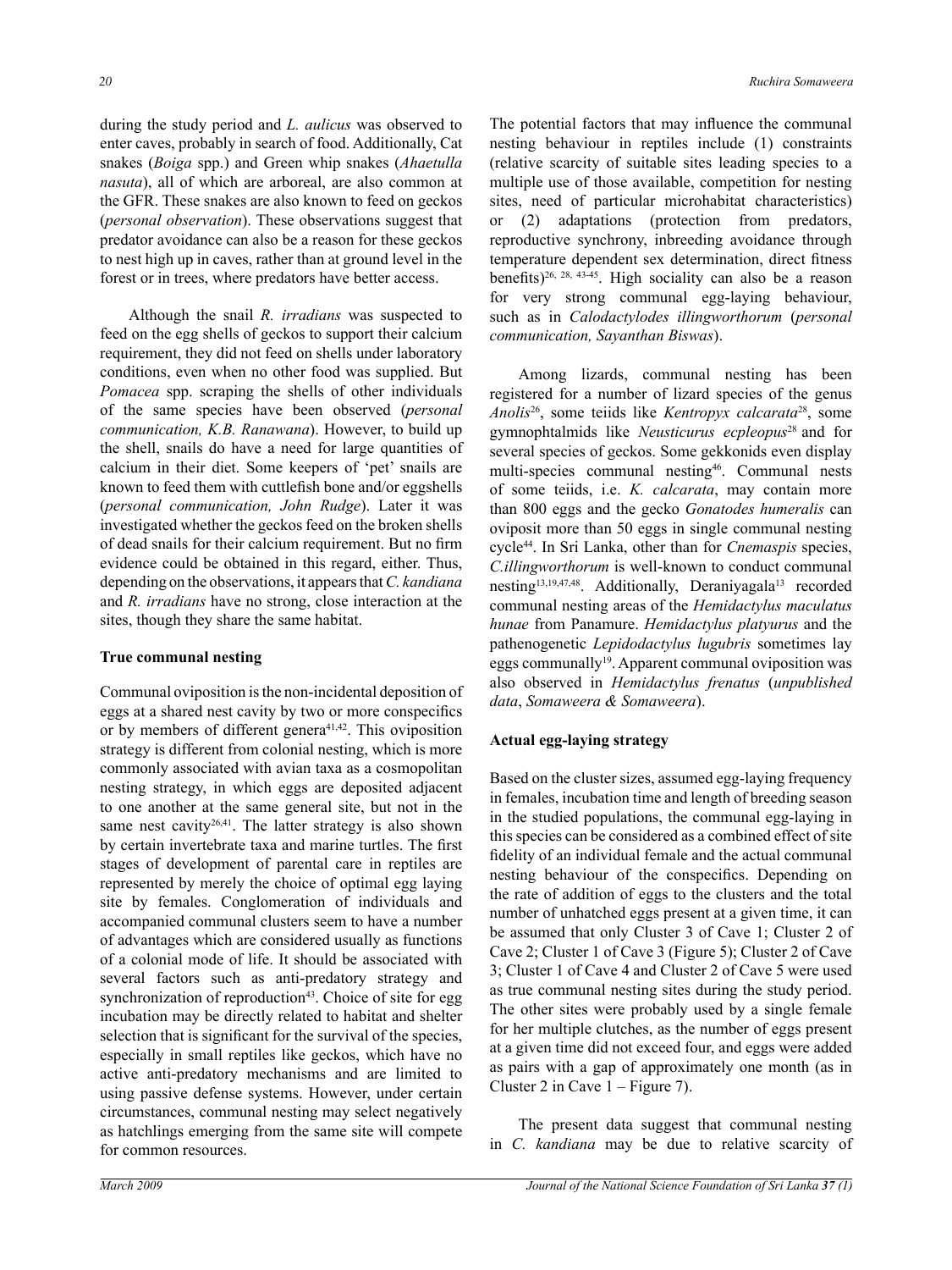suitable habitats (*C. kandiana* predominantly prefers rocky habitats, which are comparatively rare within its range) and microhabitats (locations with no direct incident sunlight) and the resulting competition within a population.

# **Conclusion**

The results of the present study indicate that large aggregations of eggs of *C. kandiana* observed are due both to the same female returning to the same site for oviposition and communal nesting, i.e., several females sharing an egg-laying site. Communal nesting may have occurred due to scarcity of preferred habitats and microhabitats within, and the resulting competition within a population. Inside the studied caves investigated at the GFR, *C. kandiana* nests at an ambient temperature between 23-30 ºC and a light intensity between 0-350 lux. The eggs are laid predominantly as pairs. The cluster size ranges from 1-18 eggs. Eggs tend to hatch simultaneously in pairs, after an incubation period of a minimum of 39 to a maximum of 58 days. The hatchlings have a total length of 23.5-25.8 mm at birth. The species does not show clear strong interaction with regard to breeding with the other studied faunal groups at the breeding sites.

#### **Acknowledgement**

Support given by the following persons in various aspects is acknowledged. Dr Sean Doody (University of Canberra) for initially getting me interested in this study, Prof. Mangala de Silva (University of Peradeniya-UOP) for supervising this project, John Rudge (Global Gecko Association), Dr K.B. Ranawana (UOP), Prof. Indraneil Das (Universiti Malaysia Sarawak), Dr Gernot Vogel (University of Heidelberg) for providing information, personal comments and literature, Nilusha Somaweera (UOP), Mendis Wickramasinghe (IUCN, Sri Lanka), Nuwan Bandara (UOP) and Nayana Wijethilake (UOP) for assistance in the field, Prof. Yehudah Werner (Hebrew University of Jerusalem) and Sayanthan Biswas (George Washington University) for their comments towards the improvement of the study.

#### **References**

- 1. Das I. (1993). *Cnemaspis gordongekkoi*, a new gecko from Lombok, Indonesia, and the biogeography of Oriental species of *Cnemaspis* (Squamata: Sauria: Gekkonidae). *Hamadryad* **18**: 1-9.
- 2. Das I. & Bauer A.M. (2000). Two new species of *Cnemaspis* from Tamil Nadu, Southern India. *Russian Journal of Herpetology* **7**(1): 17-28.
- 3. Das I. & Sengupta S. (2000). A new species of *Cnemaspis* (Sauria: Gekkonidae) from Assam, North-Eastern India.

*Journal of South Asian Natural History* **5**(1): 17-24.

- 4. Kluge A.G. (2001). Gekkotan lizard taxonomy. *Hamadryad* **26**(1): 1-209.
- 5. Bauer A.M. (2002). Two new species of *Cnemaspis* (Reptilia: Squamata: Gekkonidae) from Gund, Uttara Kannada, India. *Mitteilungen aus dem Hamburgischen Zoologischen Museum und Institute* **99**: 155-167.
- 6. Das I. & Grismer L.L. (2003). Two new species of *Cnemaspis* Strauch, 1887 (Squamata: Gekkonidae) from the Seribuat Archipelago, Pahang and Johor States, West Malaysia. *Herpetologica* **59**(4): 544-552.
- 7. Das I. & Leong T.M. (2004). A new species of *Cnemaspis* (Sauria: Gekkonidae) from Southern Thailand. *Current Herpetology* **23**(2): 63-72.
- 8. Das I. (2005). Revision of the genus *Cnemaspis* Strauch, 1887 (Sauria: Gekkonidae), from the Mentawai & adjacent archipelagos off Western Sumatra, Indonesia, with the description of four new species. *Journal of Herpetology* **39**(2): 233-247.
- 9. Mukherjee D., Bhupathy S. & Nixon A.M.A. (2005). A new species of day gecko (Squamata, Gekkonidae, *Cnemaspis*) from the Anaikatti Hills, Western Ghats, Tamil Nadu, India. *Current Science* **89**(8): 1326-1328.
- 10. Bauer A.M., de Silva A., Greenbaum E. & Jackman T. (2007). A new species of day gecko from high elevation in Sri Lanka, with a preliminary phylogeny of Sri Lankan *Cnemaspis* (Reptilia, Squamata, Gekkonidae). *Mitteilungen aus dem Zoologischen Museum in Berlin, Supplement* **83**: 22–32.
- 11. Wickramasinghe L.J.M. & Munindradasa D.A.I. (2007). Review of the genus *Cnemaspis* Strauch, 1887 (Sauria: Gekkonidae) in Sri Lanka with the description of five new species. *Zootaxa* **1490**: 1-63.
- 12. Manamendra-Arachchi K., Batuwita S. & Pethiyagoda R. (2007). A taxonomic revision of the Sri Lankan day-geckos (Reptilia: Gekkonidae: *Cnemaspis*), with description of new species from Sri Lanka and Southern India*. Zeylanica* **7**(1): 9-122.
- 13. Deraniyagala P.E.P. (1953). *A Colored Atlas of Some Vertebrates from Ceylon Vol. 2:Tetrapod Reptilia.* Ceylon National Museums, Colombo.
- 14. Bhupathy S. & Nikon A.M.A. (2002). Communal egg laying *by Cnemaspis indica* in Mukurthi National Park, Western Ghats. *Journal of Bombay Natural History Society* **99**: 330-332.
- 15. Biswas S. & Ishwar N.M. (2006). *Cnemaspis* (Oriental dwarf geckos) communal oviposition. *Herpetological Review* **37**: 83-84.
- 16. Werner Y.L. & Chou L.M. (2002). Observations on the ecology of the arrhythmic equatorial gecko *Cnemaspis kendallii* in Singapore (Sauria: Gekkoninae). *The Raffles Bulletin of Zoology* **50**(1): 185-196.
- 17. Biswas S. (2005). *Cnemaspis mysoriensis* (Mysore dwarf gecko): reproduction. *Herpetological Bulletin* **93**: 21-22.
- 18. Deraniyagala P.E.P. (1932). The Gekkonidae of Ceylon. *Spolia Zeylanica* **16**(3): 291-311.
- 19. Das I. & de Silva A. (2005). *A Photographic Guide to Snakes and Other Reptiles of Sri Lanka*. pp. 144. New Holland Publishers Ltd, UK.